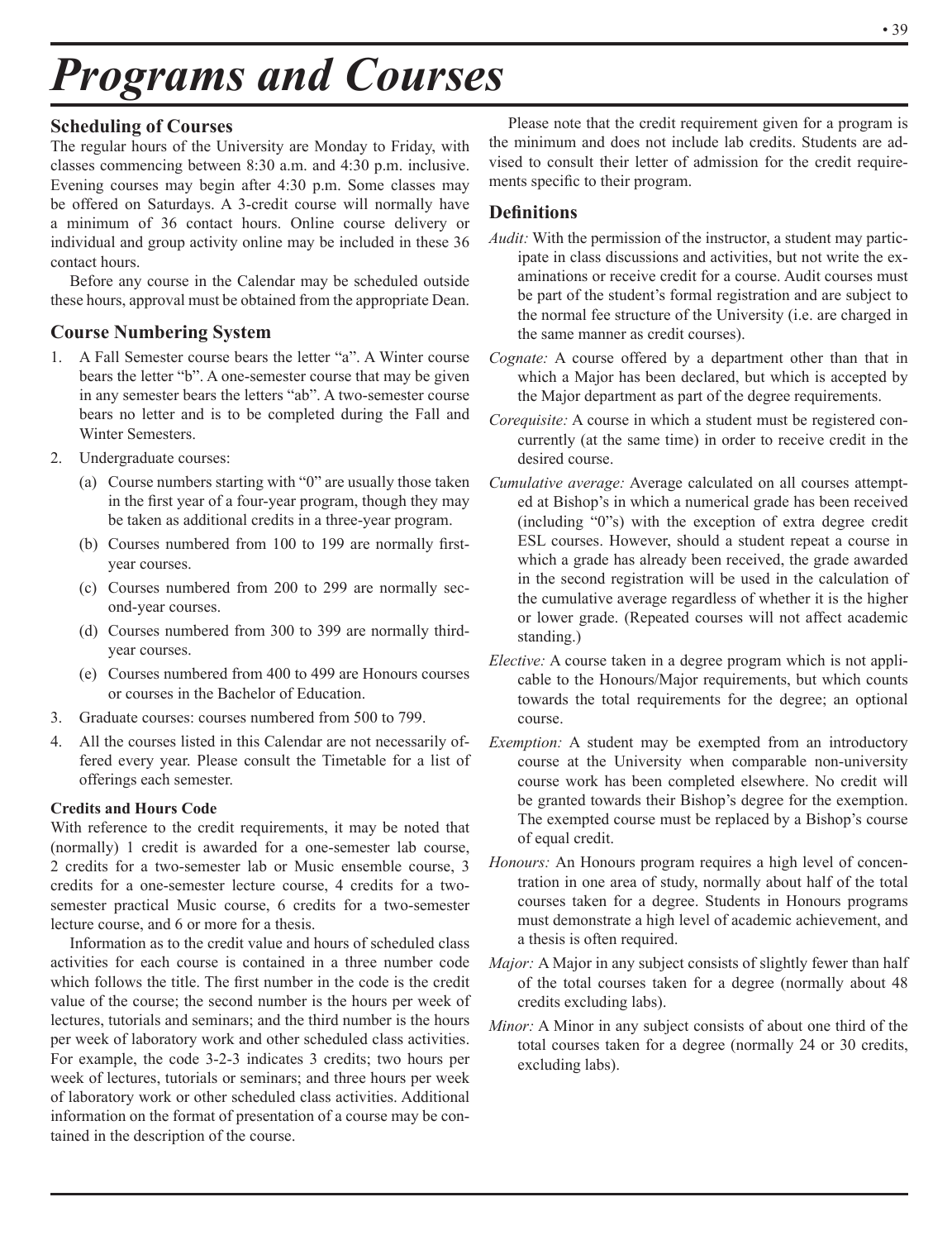#### *Prerequisite:*

- a. A course which must be successfully completed prior to registration for credit in the desired course (e.g., MAT210 is a prerequisite for MAT211).
- b. A course which is required by a particular department, and which should be completed in the first 30 credits at Bishop's (e.g. PSY101 is a required prerequisite for the Psychology Major). These are listed in the program requirements prior to the course descriptions of each department.
- *Transfer Credit:* A student transferring to Bishop's from another university may be eligible for advance credit, to be granted on admission, for their work completed on presentation of official transcripts and course descriptions for evaluation. Credits awarded are subject to further review should the student change programs.

# **Centre for Life-Long Learning**

Bishop's University Centre for Life-Long Learning Department is dedicated to fulfilling lifelong learning needs by offering courses and programs through its Shebrooke campus as well as online. Its mission is to ensure continued access to educational programs of the highest quality for adult learners who wish to pursue their studies.

Whether you are trying to develop your career, enhance your skills through professional development, or engage in meaningful and enriching learning opportunities, our courses are designed with you in mind.

For a list of current course offerings and all related information, please contact:

> **Centre for Life-Long Learning** Bishop's University 2600 College Street Sherbrooke, Quebec J1M 1Z7 Tel.: 819-822-9670 or 1-877-822-8900 E-mail: lifelonglearning@ubishops.ca

# **English Writing Proficiency (EWP)**

ALL STUDENTS WHO ENTERED BACHELOR DEGREE PROGRAMS AT BISHOP'S UNIVERSITY PRIOR TO FALL 2020 MUST SATISFY THE ENGLISH WRITING PROFICIENCY REQUIREMENT (FOR EXEMPTIONS, SEE BELOW). FOR DETAILS, SEE "ENGLISH WRITING PROFICIENCY" LISTED UNDER THE "BU LIBERAL EDUCATION MODEL" TAB FOUND UNDER "ACADEMIC PROGRAMS" ON THE BISHOP'S HOME PAGE MENU.

#### **English Writing Proficiency (EWP) Requirement**

Students who entered Bishop's University prior to Fall 2020 must satisfy the EWP requirement. Students who entered Bishop's University Fall 2020 and onwards do not need to satisfy the EWP requirement.

The requirement can be satisfied by passing either the EWP Exam or the English Writing Proficiency course EWP115, described below.

- 1. The EWP Requirement must be satisfied within the first 45 credits of a student's program. Students enrolled in ESL courses or working on their writing skills in other courses may be given more time to meet the Requirement.
- 2. Students should write the EWP Exam at least once every academic year until they pass.
- 3. Students who do not pass the EWP Examination should review their exams at the Writing Centre (located in the Library Learning Commons) before they rewrite.
- 4. RESTRICT STATUS: Students who have more than 45 credits and who have not passed the EWP Exam or the EWP115 course, are not taking ESL classes, or have not written the EWP Exam during the academic year, may be placed on RESTRICT STATUS.

#### **RESTRICT STATUS**

Students on EWP Restrict Status will be restricted to registering in only 12 credits per semester and are required to write the EWP Exam and/or register in the EWP115 course.

Students working on their writing skills in courses other than the EWP115 course must still pass the EWP Exam or EWP115.